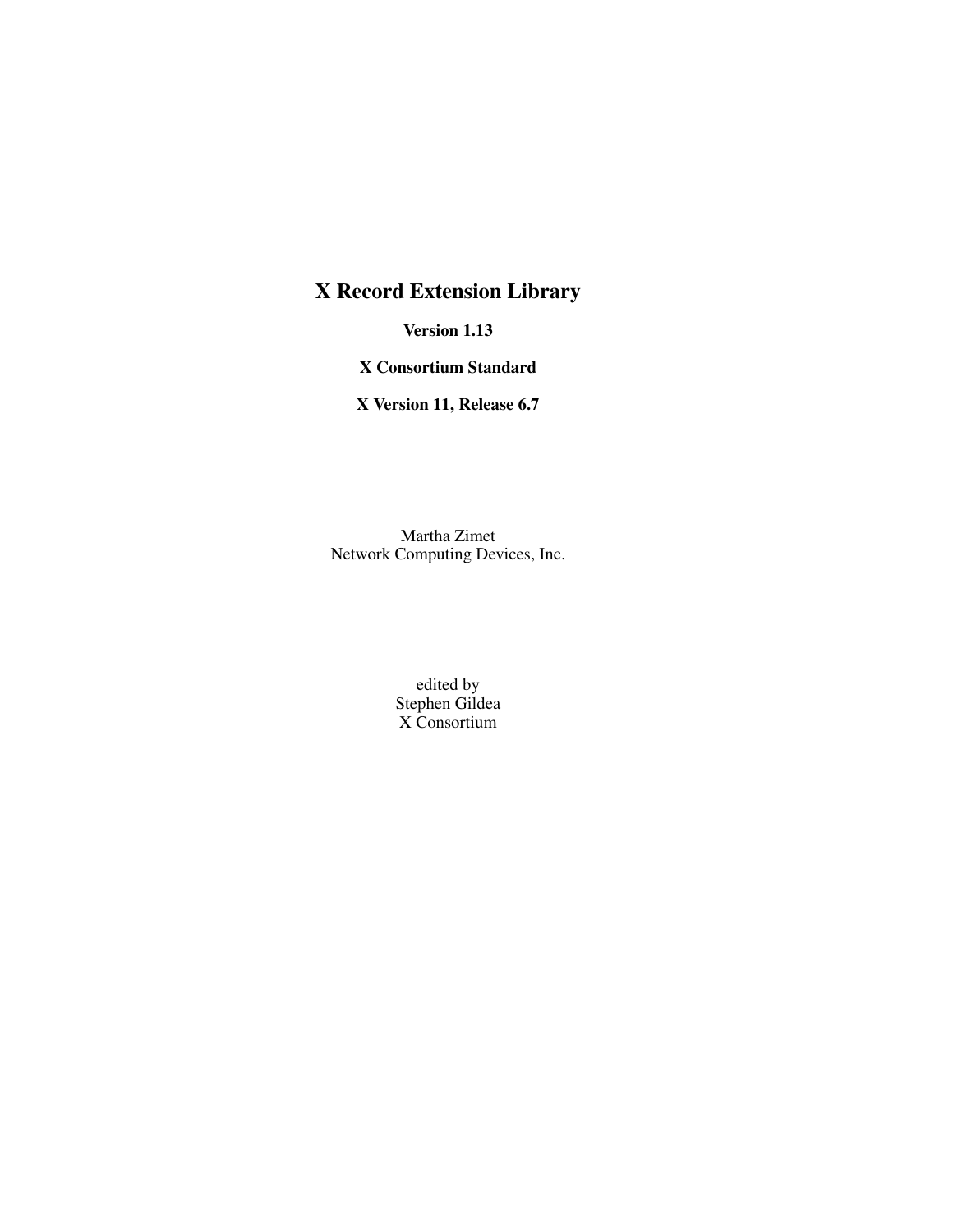Copyright © 1994 Network Computing Devices, Inc.

Permission to use, copy, modify, distribute, and sell this documentation for any purpose is hereby granted without fee, provided that the above copyright notice and this permission notice appear in all copies. Network Computing Devices, Inc. makes no representations about the suitability for any purpose of the information in this document. This documentation is provided ''as is'' without express or implied warranty.

Copyright © 1995 X Consortium

Permission is hereby granted, free of charge, to any person obtaining a copy of this software and associated documentation files (the ''Software''), to deal in the Software without restriction, including without limitation the rights to use, copy, modify, merge, publish, distribute, sublicense, and/or sell copies of the Software, and to permit persons to whom the Software is furnished to do so, subject to the following conditions:

The above copyright notice and this permission notice shall be included in all copies or substantial portions of the Software.

THE SOFTWARE IS PROVIDED ''AS IS'', WITHOUT WARRANTY OF ANY KIND, EXPRESS OR IMPLIED, INCLUDING BUT NOT LIMITED TO THE WARRANTIES OF MERCHANTABILITY, FITNESS FOR A PARTIC-ULAR PURPOSE AND NONINFRINGEMENT. IN NO EVENT SHALL THE X CONSORTIUM BE LIABLE FOR ANY CLAIM, DAMAGES OR OTHER LIABILITY, WHETHER IN AN ACTION OF CONTRACT, TORT OR OTH-ERWISE, ARISING FROM, OUT OF OR IN CONNECTION WITH THE SOFTWARE OR THE USE OR OTHER DEALINGS IN THE SOFTWARE.

Except as contained in this notice, the name of the X Consortium and shall not be used in advertising or otherwise to promote the sale, use or other dealings in this Software without prior written authorization from the X Consortium.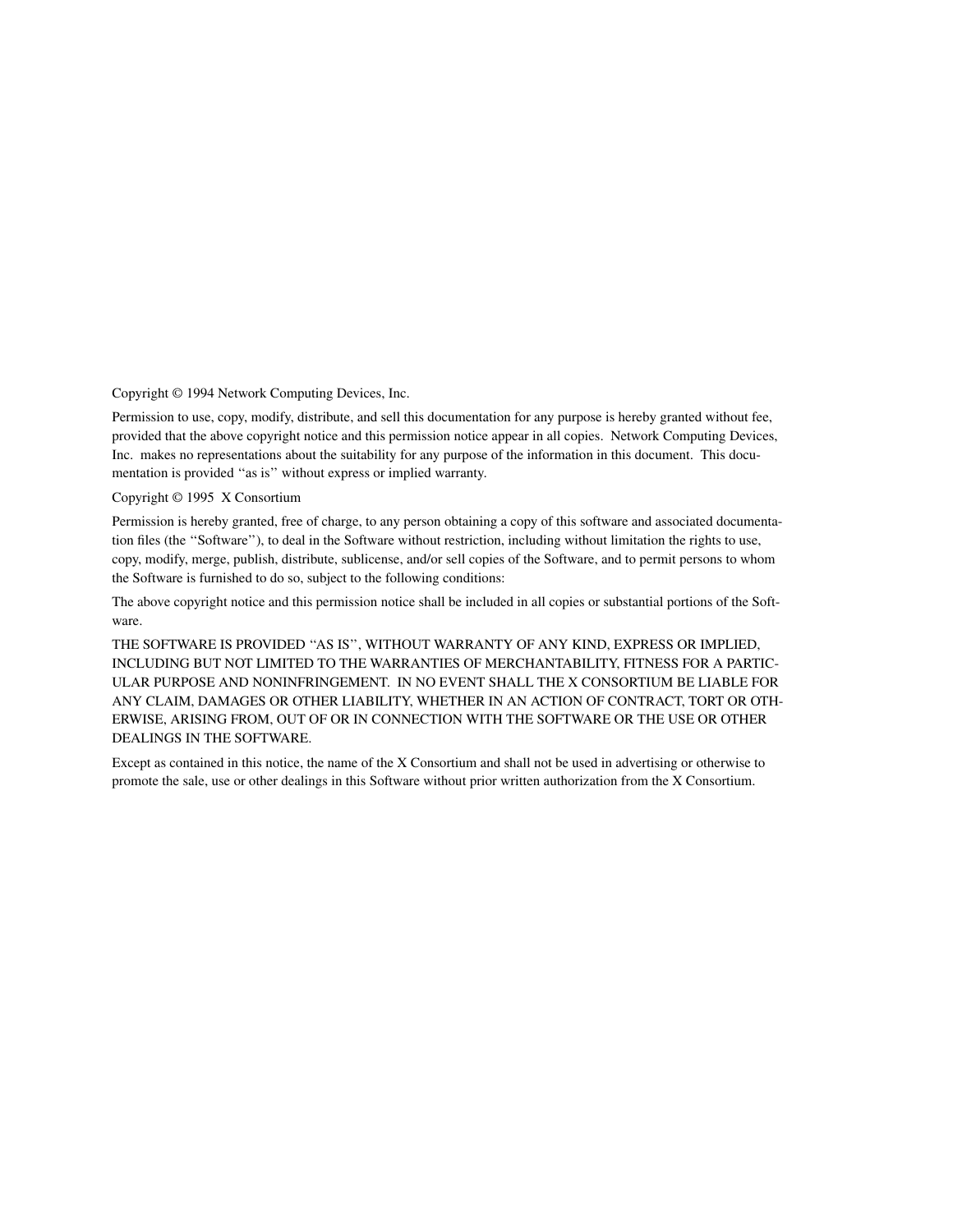# **1. Record Extension Overview**

The purpose of this extension is to support the recording and reporting of all core X protocol and arbitrary X extension protocol. This first section gives an overview of the Record extension. The following sections describe how to use the Record extension library.

## **1.1. Synchronous Playback**

Environment information is generally provided to an X-based playback mechanism, which might use the XTest extension to synthesize input events. This synchronization information defines the X state prior to event synthesis (for example, location of the cursor, window locations and sizes, installed colormap, window manager running, and so on) and the consequences that occur after the playback mechanism synthesizes the event. If the user moves the mouse into the icon window and presses and releases a mouse button, the device events **MotionNotify**, **ButtonPress**, and **ButtonRelease** are generated by the X server. Because X follows an event-driven model, there are consequences that follow from the user actions, or device events, that are in the form of X protocol. As a result of the previous user actions, the client could generate requests such as **ImageText8** and **PolyLine** to the X server, or the X server could send nondevice events such as **Expose** and **MapNotify** to the client window. Both the requests and non-device events that result from user actions are known as *consequences*, which can be used as a synchronization, or control point, during playback. That is, the playback mechanism does not generate a specific synthesized event until its matching synchronization condition occurs (for example, the window is mapped or unmapped, the cursor changes, a text string displays, and so on)

Because it cannot be predicted what synchronization information is required during playback, the Record extension makes no assumptions about the intended use of the recorded data. Facilities exist to record any core X protocol or X extension protocol. Therefore, Record does not enforce a specific synchronization methodology.

# **1.2. Design Approach**

The design approach of the extension is to record core X protocol and arbitrary X extension protocol entirely within the X server itself. When the extension has been requested to record specific protocol by one or more recording clients, the protocol data is formatted and returned to the recording clients. The extension provides a mechanism for capturing all events, including input device events that do not go to any clients.

# **1.3. Record Clients**

The recommended communication model for a Record application is to open two connections to the server—one connection for recording control and one connection for reading recorded protocol data.

Information about recording (for example, what clients to record, what protocol to record for each client, and so on) is stored in resources called *record contexts* (type **XRecordContext**). Most Record extension functions take a record context as an argument. Although in theory it is possible to share record contexts between applications, it is expected that applications will use their own context when performing recording operations.

A client that wishes to record X protocol does so through the library functions defined in section 3 ''Library Extension Requests''. A typical sequence of requests that a client would make is as follows:

- **XRecordQueryVersion** − query the extension protocol version.
- **XRecordCreateContext** − request that the server create a record context for access by this client, and express interest in clients and protocol to be recorded. This request returns an **XRecord-Context**, which is an XID that is used by most other extension requests to identify the specified context.
- **XRecordEnableContext** − begin the recording and reporting of protocol data.
- **XRecordDisableContext** − end the recording and reporting of protocol data.
- **XRecordFreeContext** − free the record context.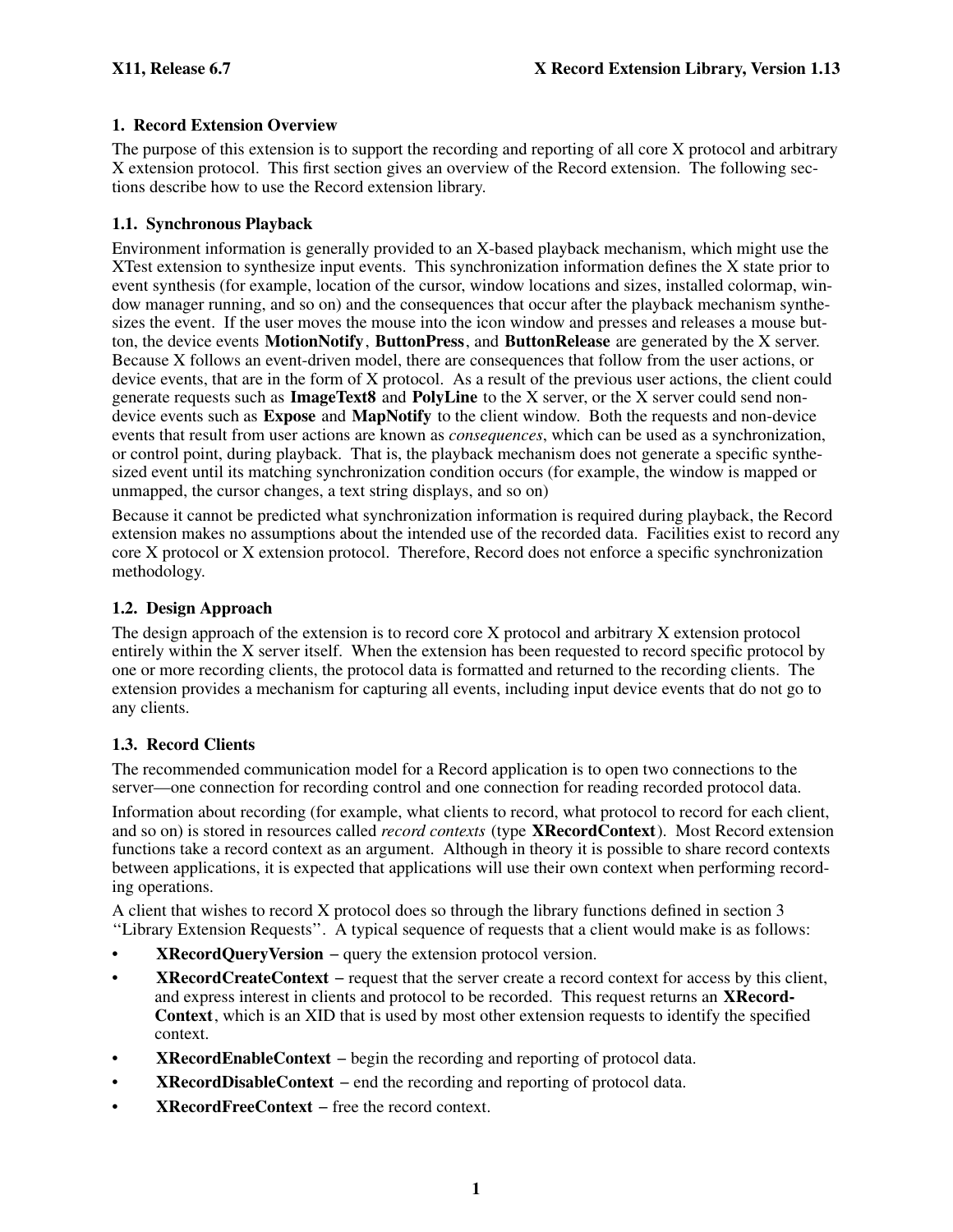The header for this library is <**X11/extensions/record.h**>. All identifiers defined in the interface are supplied by this header and are prefixed with ''XRecord''. The **Xtst** library contains the **XRecord** functions.

## **2. Common Arguments**

The Record extension functions **XRecordCreateContext** and **XRecordRegisterClients** allow applications to specify the following:

- Individual clients or sets of clients to record
- Ranges of core X protocol and X extension protocol to record for each client

Protocol in the ranges specified by the recording client will be recorded by the server. The device events protocol type can be specified by a recording client although it may not be sent to a recorded client. The device\_events type differs from delivered\_events, which also can be specified by a recording client; delivered events are actually delivered to one or more clients. These event types are discussed in section 2.3 ''Protocol Ranges''.

The Record extension functions **XRecordCreateContext** and **XRecordRegisterClients** have the common arguments datum flags, clients, and ranges, which specify whether server time and/or client sequence number should precede protocol elements, the clients or client set to record, and the protocol ranges to record, respectively. These are discussed in the following sections.

# **2.1. Datum Flags**

The datum\_flags argument is a set of flags OR'ed together to specify options for the record context. Specify zero to disable all the options.

The **XRecordFromServerTime** flag specifies that **XRecordInterceptData** structures with a category of **XRecordFromServer** will have a server\_time field specific to each protocol element.

The **XRecordFromClientTime** flag specifies that **XRecordInterceptData** structures with a category of **XRecordFromClient** will have a server time field specific to each protocol element.

The **XRecordFromClientSequence** flag specifies that **XRecordInterceptData** structures with a category of **XRecordFromClient** or **XRecordClientDied** will have a valid client\_seq field.

# **2.2. Selecting Clients**

The clients argument is a pointer to an array of **XRecordClientSpec**. **XRecordClientSpec** is an integral type that holds a resource ID, a client resource ID base, or one of the *client set* constants defined below.

Duplicate elements in the array are ignored by the functions, and if any element in the array is not valid, a **BadMatch** error results. A resource ID references the client that created that resource. The client set may be one of the following constants: **XRecordCurrentClients**, **XRecordFutureClients**, or **XRecordAllClients**.

If the element in the array identifies a particular client, protocol specified by the ranges argument will be recorded by the server. The recorded protocol data will not be returned to the recording client until the record context has been enabled. This is described in section 3.4 ''Data Transfer''.

If the element is **XRecordCurrentClients**, the protocol ranges specified by the ranges argument, except for device events, are associated with each current client connection. If the element is **XRecordFuture-Clients**, the protocol ranges specified by the ranges argument are associated with each new client connection. If the element is **XRecordAllClients**, the protocol ranges specified by the ranges argument are associated with each current client connection and with each new client connection.

When the context is enabled, the data connection is unregistered if it was registered. If the context is enabled, **XRecordCurrentClients** and **XRecordAllClients** silently exclude the recording data connection. It is an error to explicitly register the data connection.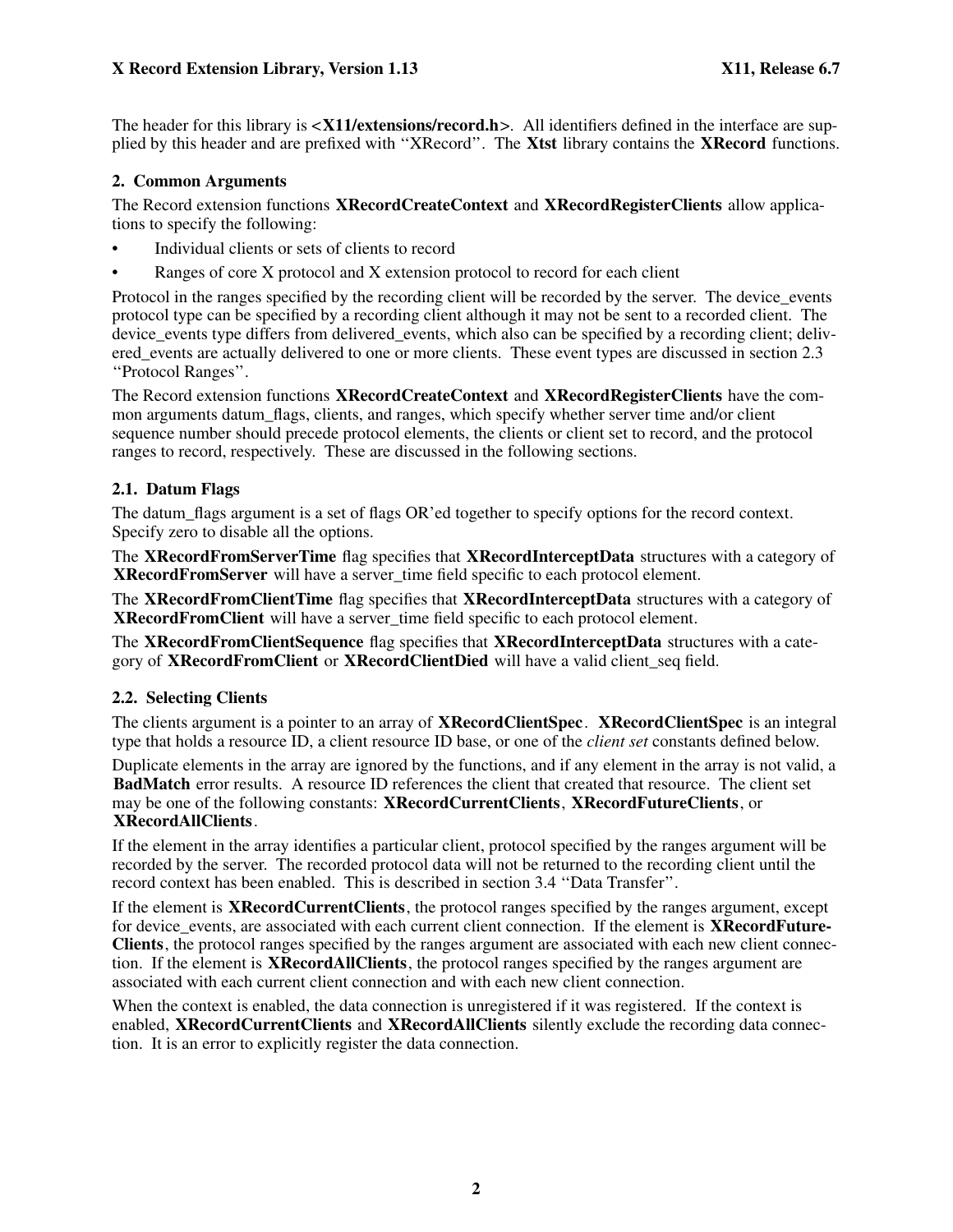## **2.3. Protocol Ranges**

The functions **XRecordCreateContext** and **XRecordRegisterClients** have another common argument, ranges, which is an array of pointers to **XRecordRange** structures. Each structure contains ranges of numeric values for each of the protocol types that can be specified and recorded individually by the Record extension. An **XRecordRange** structure must be allocated by the Record library using the **XRecordAllocRange** function.

The **XRecordRange** typedef is a structure with the following members:

| XRecordRange:                      |                                              |
|------------------------------------|----------------------------------------------|
| XRecordRange8 core_requests        | /* core X requests $*/$                      |
| XRecordRange8 core_replies         | /* core X replies $*/$                       |
| XRecordExtRange ext_requests       | $/*$ extension requests $*/$                 |
| <b>XRecordExtRange ext_replies</b> | $/*$ extension replies $*/$                  |
| XRecordRange8 delivered_events     | /* delivered core and ext events */          |
| XRecordRange8 device_events        | $/*$ all core and ext device events $*/$     |
| XRecordRange8 errors               | /* core X and X ext errors $*/$              |
| Bool client_started                | $/*$ connection setup reply from server $*/$ |
| Bool client died                   | /* notification of client disconnect */      |

The types used in **XRecordRange** members are defined as follows. The **XRecordRange8** typedef is a structure with the following members:

XRecordRange8: unsigned char first unsigned char last

The **XRecordRange16** typedef is a structure with the following members:

XRecordRange16: unsigned short first unsigned short last

The **XRecordExtRange** typedef is a structure with the following members:

XRecordExtRange: XRecordRange8 ext\_major

XRecordRange16 ext\_minor

If any of the values specified in **XRecordRange** is invalid, a **BadValue** error results.

The core\_requests member specifies the range of core X protocol requests to record. Core X protocol requests with a major opcode that is between first and last, inclusive, will be recorded. A **BadValue** error results if the value of first is greater than the value of last. If the values of both first and last are zero, no core X protocol requests will be recorded.

The core\_replies member specifies the range of replies resulting from core X protocol requests to record. Replies that result from core X protocol requests with a major opcode between first and last, inclusive, will be recorded. A **BadValue** error results if the value of first is greater than the value of last. If the values of both first and last are zero, no core X protocol replies will be recorded.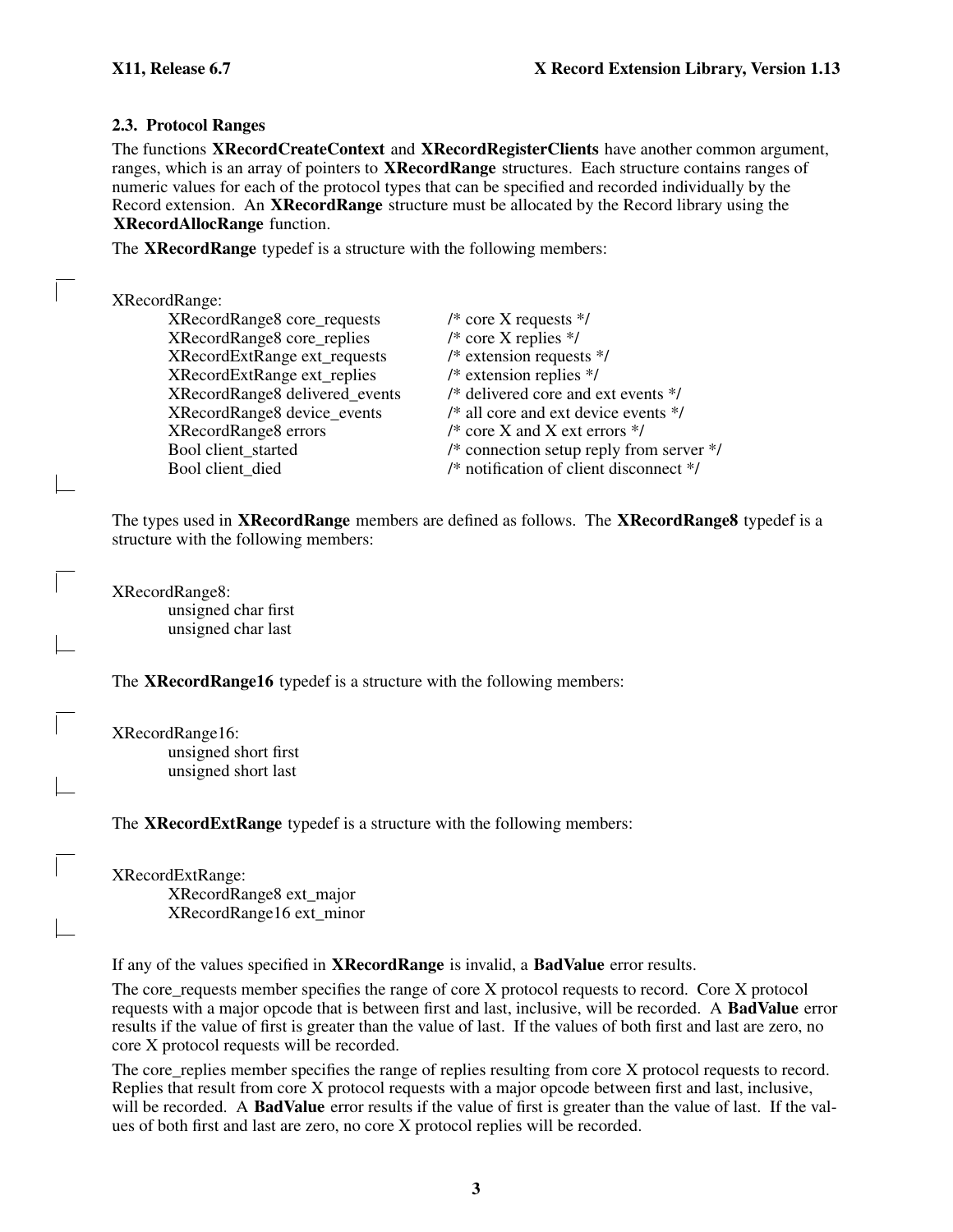#### **X Record Extension Library, Version 1.13 X11, Release 6.7**

The ext requests member specifies the range of X extension requests to record. X extension requests with a major opcode between ext\_major.first and ext\_major.last, and with a minor opcode between ext\_minor.first and ext\_minor.last, inclusive, will be recorded. A **BadValue** error results if the value of ext major.first is greater than the value of ext major.last or if the value of ext minor.first is greater than the value of ext\_minor.last. If the values of both ext\_major.first and ext\_major.last are zero, no X extension requests will be recorded.

The ext replies member specifies the range of replies resulting from X extension requests to record. Replies that result from an X extension request with a major opcode between ext\_major.first and ext\_major.last, and a minor opcode that is between ext\_minor.first and ext\_minor.last will be recorded. A **BadValue** error results if the value of ext\_major.first is greater than the value of ext\_major.last or if the value of ext\_minor.first is greater than the value of ext\_minor.last. If the values of both ext\_major.first and ext major.last are zero, no X extension replies will be recorded.

The delivered\_events member specifies the range of both core X events and X extension events to record. These events are delivered to at least one client. Core X events and X extension events with a code value between first and last inclusive will be recorded. A **BadValue** error results if the value of first is greater than the value of last. If the values of first and last are zero, no events will be recorded.

The device\_events member specifies the range of both core X device events and X extension device events to record. These events may or may not be delivered to a client. Core  $X$  device events and  $X$ extension device events with a code value between first and last inclusive that are not delivered to any clients will be recorded. A **BadValue** error results if the value of first is greater than the value of last. A **BadValue** error results if first is less than two or last is less than two, except that if first and last are zero, no events will be recorded.

The errors member specifies the range of both core X errors and X extension errors to record. Core X errors and X extension errors with a code value between first and last inclusive will be recorded. A **Bad-Value** error results if the value of first is greater than the value of last. If the values of first and last are zero, no errors will be recorded.

A value of **True** for the client\_started member specifies the connection setup reply from the server to new clients. If **False**, the connection setup reply is not specified by this **XRecordRange**.

A value of **True** for the client\_died member specifies notification when a client disconnects. If **False**, notification when a client disconnects is not specified by this **XRecordRange**.

#### **3. Library Extension Requests**

Recording operations are accessed by programs through the use of new protocol requests. The following functions are provided as extensions to Xlib. An Xlib error results if an extension request is made to an X server that does not support the Record extension. Note that any of the extension protocol requests may generate **BadAlloc** or **BadLength** errors.

#### **3.1. Query Extension Version**

An application uses the **XRecordQueryVersion** function to determine the version of the Record extension protocol supported by an X server.

**Status** 

XRecordQueryVersion (Display \**display*, int \**cmajor\_return*, int \**cminor\_return*)

*display* Specifies the connection to the X server.

*cmajor\_return* Returns the extension protocol major version in use.

*cminor return* Returns the extension protocol minor version in use.

The **XRecordQueryVersion** function returns the major and minor protocol version numbers supported by the server. **XRecordQueryVersion** returns nonzero (success) only if the returned version numbers are common to both the library and the server; otherwise, it returns zero.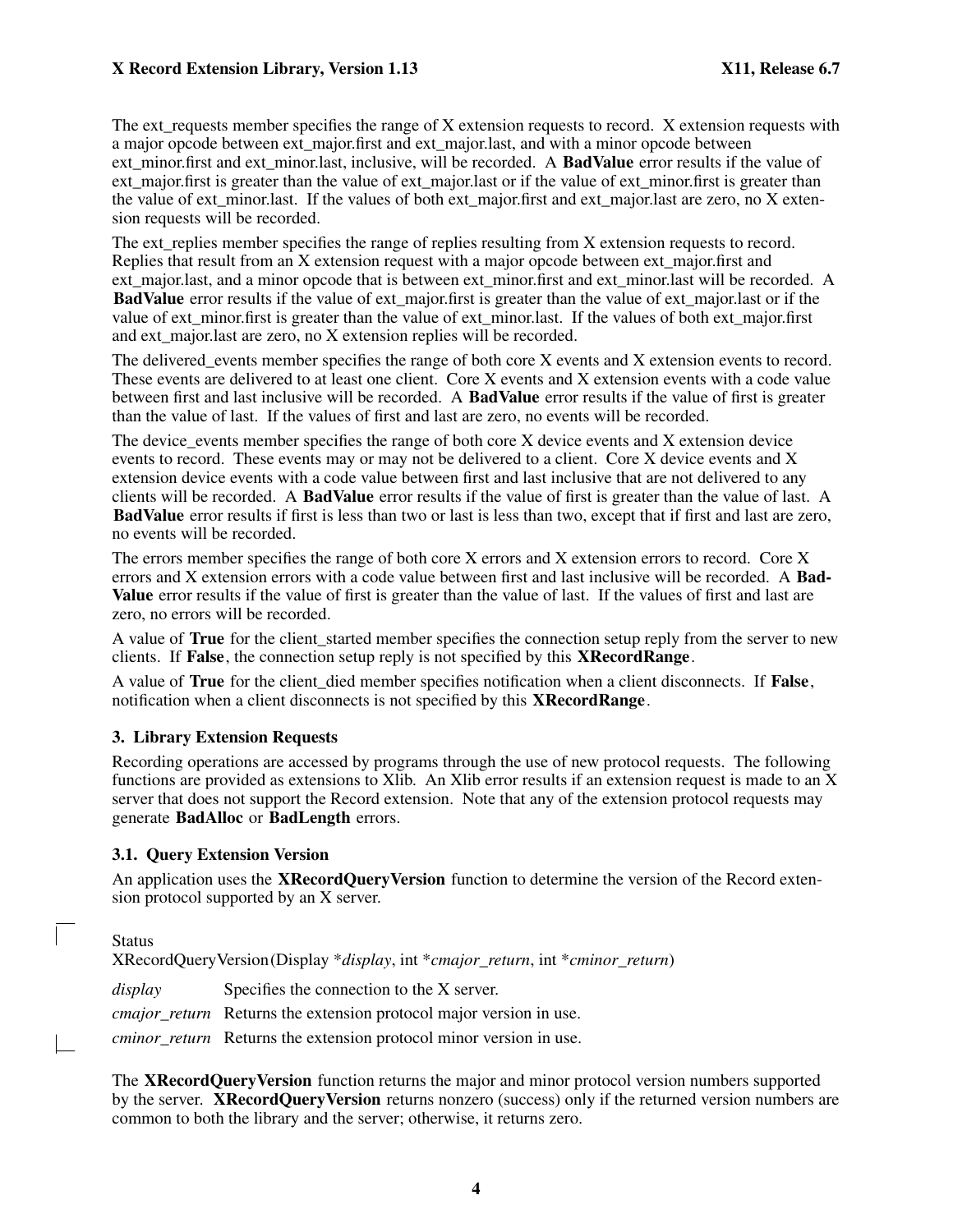## **3.2. Create and Modify Context**

An application uses the **XRecordCreateContext** function to create a record context. At the time the record context is created by the recording client, the clients to be recorded and the protocol to record for each client may be specified.

## XRecordContext

XRecordCreateContext (Display \**display*, int *datum\_flags*, XRecordClientSpec \**clients*, int *nclients*, XRecordRange \*\**ranges*, int *nranges*)

| display     | Specifies the connection to the X server.                        |
|-------------|------------------------------------------------------------------|
| datum_flags | Specifies whether detailed time or sequence info should be sent. |
| clients     | Specifies the clients to record.                                 |
| nclients    | Specifies the number of clients.                                 |
| ranges      | Specifies the protocol ranges to record.                         |
| nranges     | Specifies the number of protocol ranges.                         |

The **XRecordCreateContext** function creates a record context and returns an **XRecordContext**, which is then used in the other Record library calls. This request is typically executed by the recording client over its control connection to the X server. The datum\_flags specifies whether server time and/or client sequence number should precede protocol elements recorded by context (see section 2.1). When a clients element identifies a particular client, the client is added to the context and the protocol to record for that client is set to the union of all ranges. When a clients element is **XRecordCurrentClients**, **XRecordFutureClients**, or **XRecordAllClients**, the actions described in section 2.2 ''Selecting Clients'' are performed.

**XRecordCreateContext** returns zero if the request failed. **XRecordCreateContext** can generate **BadIDChoice**, **BadMatch**, and **BadValue** errors.

The ranges argument is an **XRecordRange**\* array, that is, an array of pointers. The structures the elements point to shall be allocated by calling **XRecordAllocRange**.

XRecordRange \* XRecordAllocRange (void)

The **XRecordAllocRange** function allocates and returns an **XRecordRange** structure. The structure is initialized to specify no protocol. The function returns NULL if the structure allocation fails. The application can free the structure by calling **XFree**.

#### **3.2.1. Additions**

An application uses the **XRecordRegisterClients** function to modify a previously created record context, by adding clients or modifying the recorded protocol, typically over its control connection to the X server.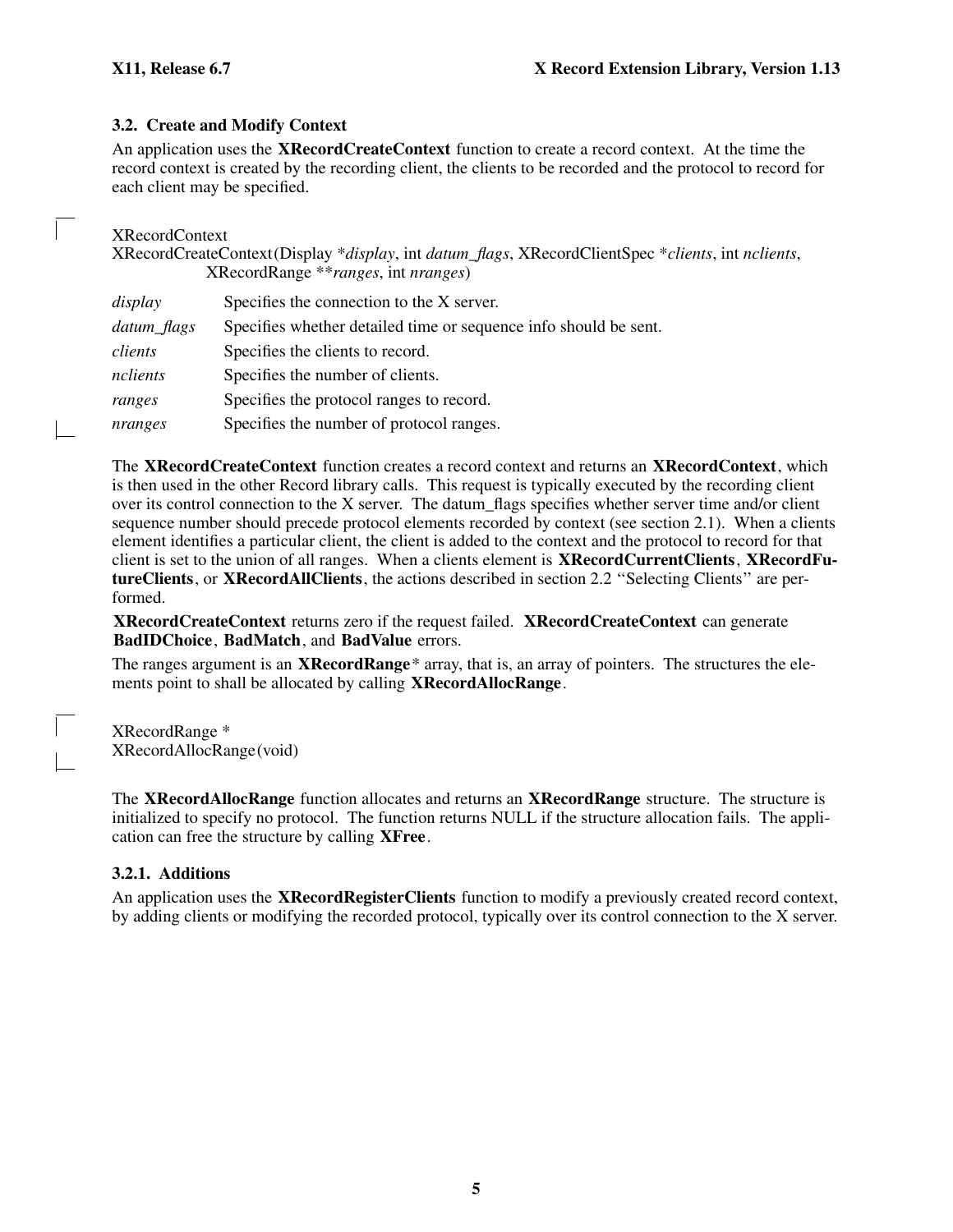#### Status

XRecordRegisterClients (Display \**display*, XRecordContext *context*, int *datum\_flags*, XRecordClientSpec \**clients*, int *nclients*, XRecordRange \*\**ranges*, int *nranges*)

| display     | Specifies the connection to the X server.                        |
|-------------|------------------------------------------------------------------|
| context     | Specifies the record context to modify.                          |
| datum_flags | Specifies whether detailed time or sequence info should be sent. |
| clients     | Specifies the clients to record.                                 |
| nclients    | Specifies the number of clients.                                 |
| ranges      | Specifies the protocol ranges to record.                         |
| nranges     | Specifies the number of protocol ranges.                         |

The datum\_flags specifies whether server time and/or client sequence number should precede protocol elements for all clients recorded by context (see section 2.1). When a clients element identifies a particular client and the client is not yet targeted for recording in the given context, the client is added to the set of clients to record, and the protocol to record for that client is set to the union of all ranges. When the client is already targeted for recording, the protocol to record for that client is set to the union of all ranges. When the element is **XRecordCurrentClients**, **XRecordFutureClients**, or **XRecordAll-Clients**, the actions described in section 2.2 ''Selecting Clients'' are performed.

**XRecordRegisterClients** returns zero if the request failed; otherwise, it returns nonzero.

**XRecordRegisterClients** can generate **XRecordBadContext**, **BadMatch**, and **BadValue** errors.

#### **3.2.2. Deletions**

An application uses the **XRecordUnregisterClients** function to delete clients from a previously created record context, typically over its control connection to the X server.

#### **Status**

XRecordUnregisterClients (Display \**display*, XRecordContext *context*, RecordClientSpec \**clients*, int *nclients*)

| display  | Specifies the connection to the X server. |
|----------|-------------------------------------------|
| context  | Specifies the record context to modify.   |
| clients  | Specifies the clients to stop recording.  |
| nclients | Specifies the number of clients.          |

When an element in clients identifies a particular client, and the specified client is already targeted for recording in the given context, the client and the set of protocol to record for that client are deleted from the context. If the specified client is not targeted for recording, then no action is performed.

When the element is **XRecordCurrentClients**, all clients currently targeted for recording in context and their corresponding sets of protocol to record are deleted from context.

When the item is **XRecordFutureClients**, any future client connections will not automatically be targeted for recording in context.

When the element is **XRecordAllClients**, all clients currently targeted for recording in context and their corresponding sets of protocol to record are deleted from context. Any future client connections will not automatically be targeted for recording in context.

**XRecordUnregisterClients** returns zero if the request failed; otherwise, it returns nonzero.

**XRecordUnregisterClients** can generate **XRecordBadContext**, **BadMatch**, and **BadValue** errors.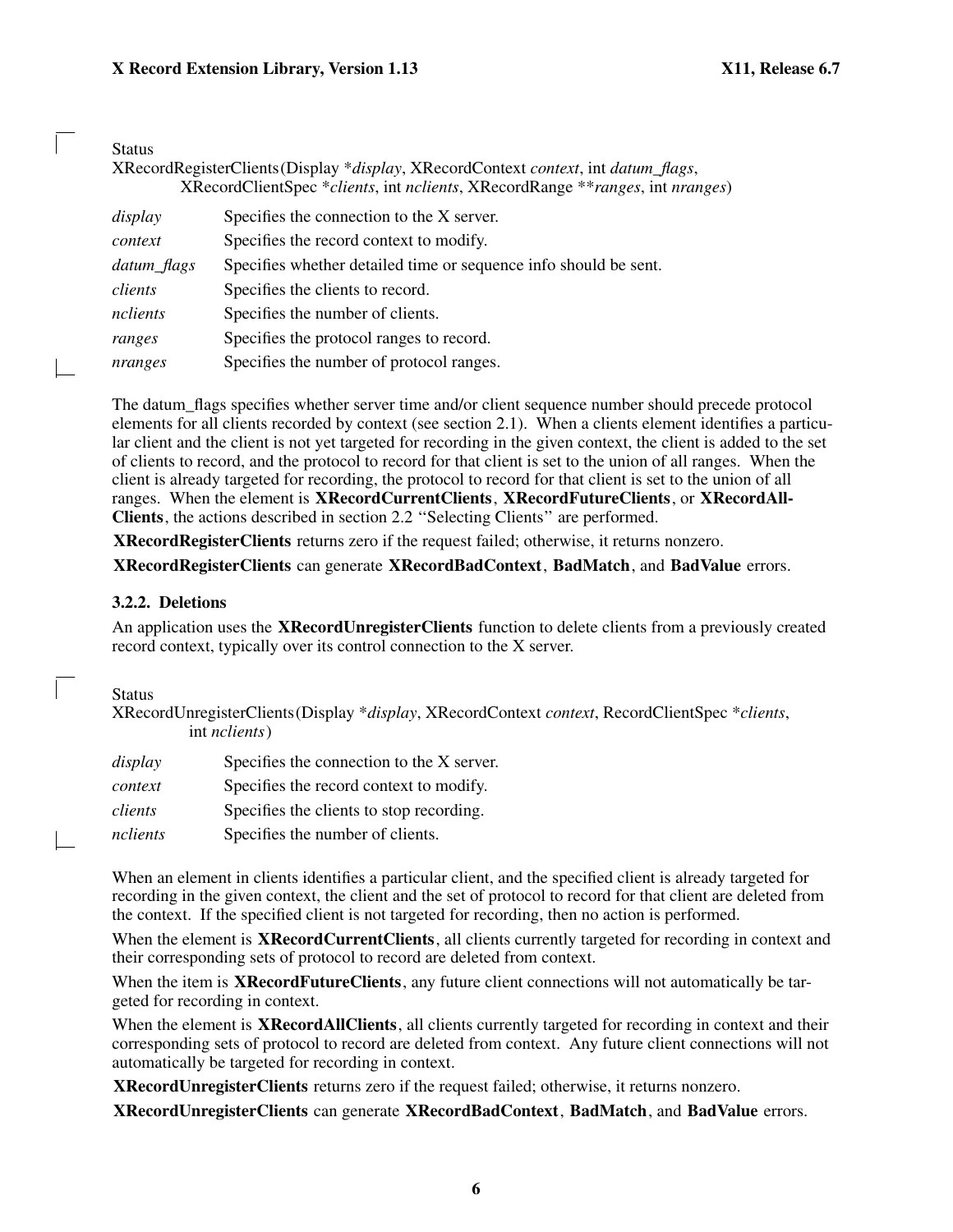## **3.3. Query Context State**

An application uses the **XRecordGetContext** function to query the current state of a record context, typically over its control connection to the X server.

**Status** 

XRecordGetContext (Display \**display*, XRecordContext *context*, XRecordState \*\**state\_return*)

| display      | Specifies the connection to the X server.                                                                                   |
|--------------|-----------------------------------------------------------------------------------------------------------------------------|
| context      | Specifies the record context to query.                                                                                      |
| state return | Specifies the address of a variable into which the function stores a pointer to the current<br>state of the record context. |

The **XRecordState** typedef returned by **XRecordGetContext** is a structure with the following members:

XRecordState:

Bool enabled int datum\_flags unsigned long nclients XRecordClientInfo \*\*client\_info

The enabled member is set to the state of data transfer and is **True** when the recording client has asked that recorded data be sent; otherwise it is **False**. The datum\_flags member is set to the value of these flags for this context. The nclients member is set to the number of **XRecordClientInfo** structures returned. The client info member is an array of pointers to **XRecordClientInfo** structures that contain the protocol to record for each targeted client. The **XRecordClientInfo** typedef is a structure with the following members:

XRecordClientInfo:

XRecordClientSpec client unsigned long nranges XRecordRange \*\*ranges

The client member either identifies a client targeted for recording or is set to **XRecordFutureClients** to describe how future clients will be automatically targeted for recording. The nranges member is set to the number of protocol ranges to be recorded for the specified client. The ranges member is an array of pointers to **XRecordRange** structures, which specify the protocol ranges to record.

**XRecordGetContext** returns zero if the request failed; otherwise, it returns nonzero. The context argument must specify a valid **XRecordContext** or a **XRecordBadContext** error results.

Recording clients should use the **XRecordFreeState** function to free the state data returned by **XRecordGetContext**.

void XRecordFreeState (XRecordState \**state*)

*state* Specifies the structure that is to be freed.

**XRecordFreeState** frees the data pointed to by state. If the argument does not match an **XRecordState** pointer returned from a successful call to **XRecordGetContext**, or if **XRecordFreeState** has already been called with it, the behavior is undefined.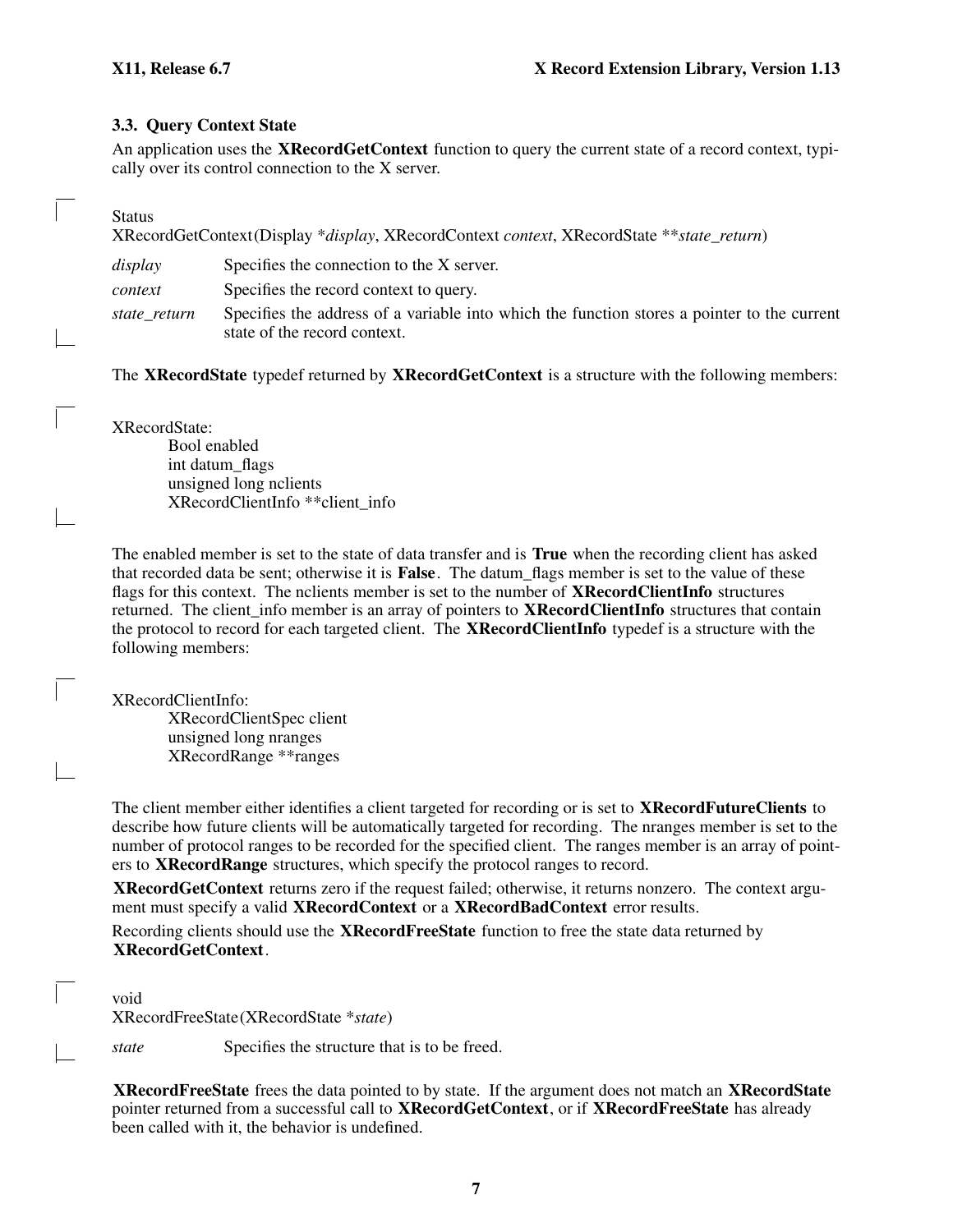## **3.4. Data Transfer**

An application uses the **XRecordEnableContext** and **XRecordDisableContext** functions to change the state of data transfer between the X server and the recording client. These functions allow the application to start recording and reporting of protocol data and to stop recording and reporting of protocol data, respectively.

#### **3.4.1. Enable Context**

To direct the X server to record and report protocol, a program uses **XRecordEnableContext**, typically over its data connection to the X server. The reporting of recorded protocol back to the recording client is handled by the following data structures and procedure definitions. Each recorded protocol element is reported to the recording client through an **XRecordInterceptData** typedef, a structure with the following members:

XRecordInterceptData:

XID id base Time server\_time unsigned long client\_seq int category Bool client\_swapped unsigned char \*data unsigned long data\_len

The id base member is set to the resource identifier base sent to the client in the connection setup reply and therefore identifies the client being recorded, except when the recorded protocol data is a device event that may have not been delivered to a client. In this case, id\_base is set to zero. The server\_time member is set to the time of the server when the protocol was recorded. It is the time that was attached to this protocol element in the reply, if so specified by datum\_flags, or else the time from the header of the reply that contained this protocol element. The client seq member is the sequence number of the recorded client's most recent request processed by the server at the time this protocol element was recorded, if this information were included in the recorded data; otherwise client\_seq is 0. The category member is set to one of the following values: **XRecordStartOfData**, **XRecordFromServer**, **XRecordFromClient**, **XRecordClientStarted**, **XRecordClientDied**, or **XRecordEndOfData**. **XRecordStartOfData** is immediately sent as the first reply to confirm that the context is enabled. **XRecordFromClient** indicates the protocol data is from the recorded client to the server (requests). **XRecordFromServer** indicates the protocol data is from the server to the recorded client (replies, errors, events, or device events). **XRecordClientStarted** indicates that the protocol data is the connection setup reply from the server. **XRecordClientDied** indicates that the recorded client has closed its connection to the X server; there is

no protocol data. **XRecordEndOfData** indicates that the context has been disabled and that this is the last datum. It does not correspond to any protocol or state change in a recorded client. There is no protocol data.

The client swapped member is set to **True** if the byte order of the client being recorded is swapped relative to the recording client; otherwise, it is set to **False**. All recorded protocol data is returned in the byte order of the recorded client. Therefore, recording clients are responsible for all byte swapping, if required. Device events are in the byte order of the recording client. For replies of category **XRecord-StartOfData** and **XRecordEndOfData**, client\_swapped is set according to the byte order of the server relative to the recording client.

The data member contains the actual recorded protocol data. When category is set to **XRecordStartOf-Data**, **XRecordClientDied**, or **XRecordEndOfData**, no protocol data are contained in data.

For the core X events **KeyPress**, **KeyRelease**, **ButtonPress**, and **ButtonRelease**, the fields of a device event that contain valid information are time and detail. For the core X event **MotionNotify**, the fields of a device event that contain valid information are time, root, root-x and root-y. The time field refers to the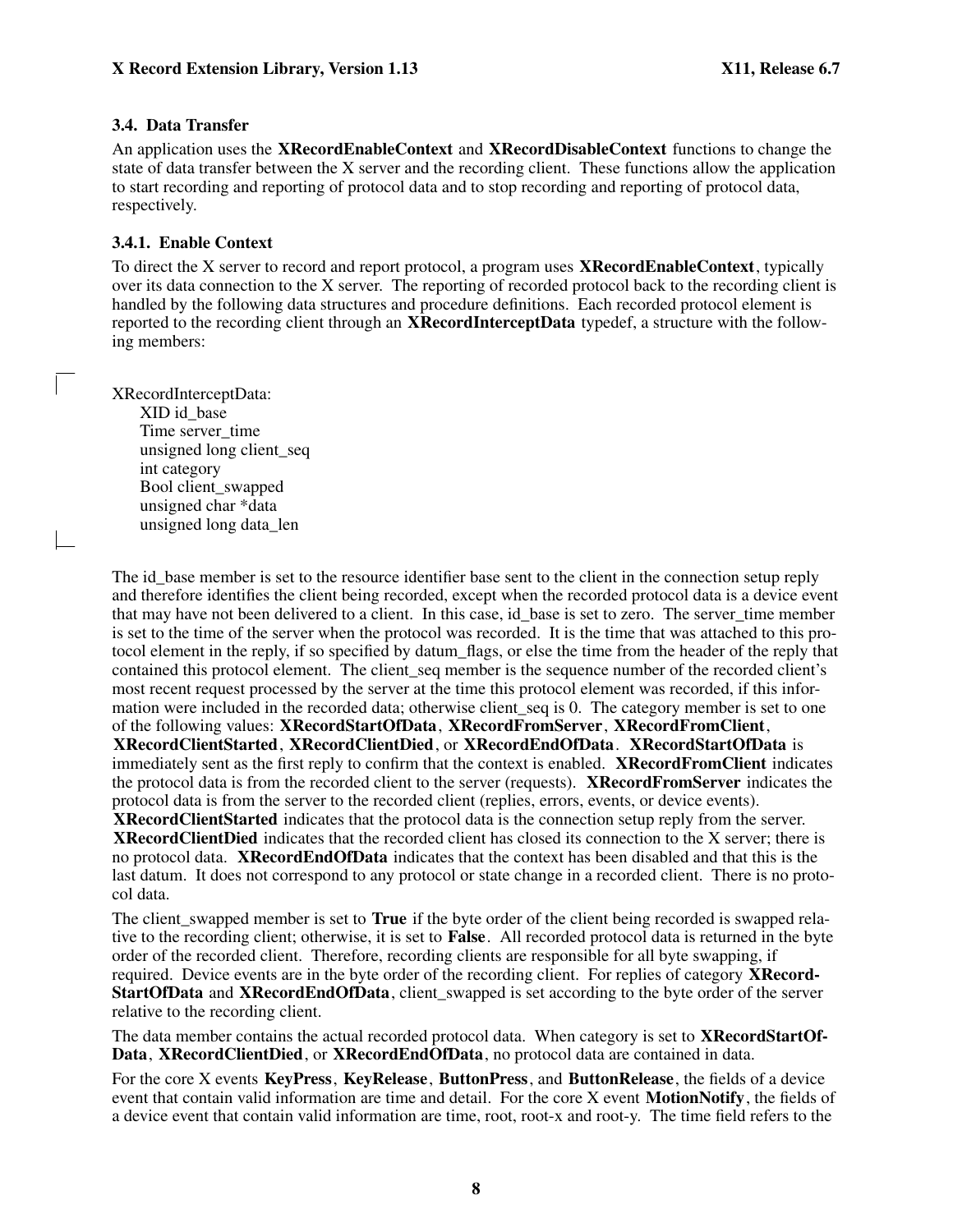time the event was generated by the device.

For the extension input device events **DeviceKeyPress**, **DeviceKeyRelease**, **DeviceButtonPress**, and **DeviceButtonRelease**, the fields of a device event that contain valid information are device, time, and detail. For **DeviceMotionNotify**, the valid device event fields are device and time. For the extension input device events **ProximityIn** and **ProximityOut**, the fields of a device event that contain valid information are device and time. For the extension input device event **DeviceValuator**, the fields of a device event that contain valid information are device, num\_valuators, first\_valuator, and valuators. The time field refers to the time the event was generated by the device.

The data\_len member is set to the length of the actual recorded protocol data in 4-byte units.

When the context has been enabled, protocol data the recording client has previously expressed interest in is recorded and returned to the recording client via multiple replies. Because the X server batches the recorded data, more than one protocol element may be contained in the same reply packet. When a reply is received, a procedure of type **XRecordInterceptProc** is called for each protocol element in the reply.

typedef void (\*XRecordInterceptProc)

(XPointer *closure*, XRecordInterceptData \**recorded\_data*)

*closure* Pointer that was passed in when the context was enabled.

*recorded\_data* A protocol element recorded by the server extension.

This callback may use the control display connection (or any display connection other than the data connection).

Recording clients should use the **XRecordFreeData** function to free the **XRecordInterceptData** structure.

**Status** 

XRecordEnableContext (Display \**display*, XRecordContext *context*, XRecordInterceptProc *callback*, XPointer *closure*)

| display  | Specifies the connection to the X server.                               |
|----------|-------------------------------------------------------------------------|
| context  | Specifies the record context to enable.                                 |
| callback | Specifies the function to be called for each protocol element received. |
| closure  | Specifies data passed to <i>callback</i> .                              |

**XRecordEnableContext** enables data transfer between the recording client and the X server. All core and extension protocol received from or sent to targeted clients that the recording client has expressed interest in will be recorded and reported to the recording client.

**XRecordEnableContext** returns zero if the request failed; otherwise, it returns nonzero. The context argument must specify a valid **XRecordContext** or a **XRecordBadContext** error results. The error **BadMatch** results when data transfer is already enabled on the given context.

# **3.4.2. Enable Context Asynchronously**

Because **XRecordEnableContext** does not return until **XRecordDisableContext** is executed on the control connection, a nonblocking interface in addition to **XRecordEnableContext** is provided. This interface also enables data transfer; however, it does not block.

This interface is defined as follows: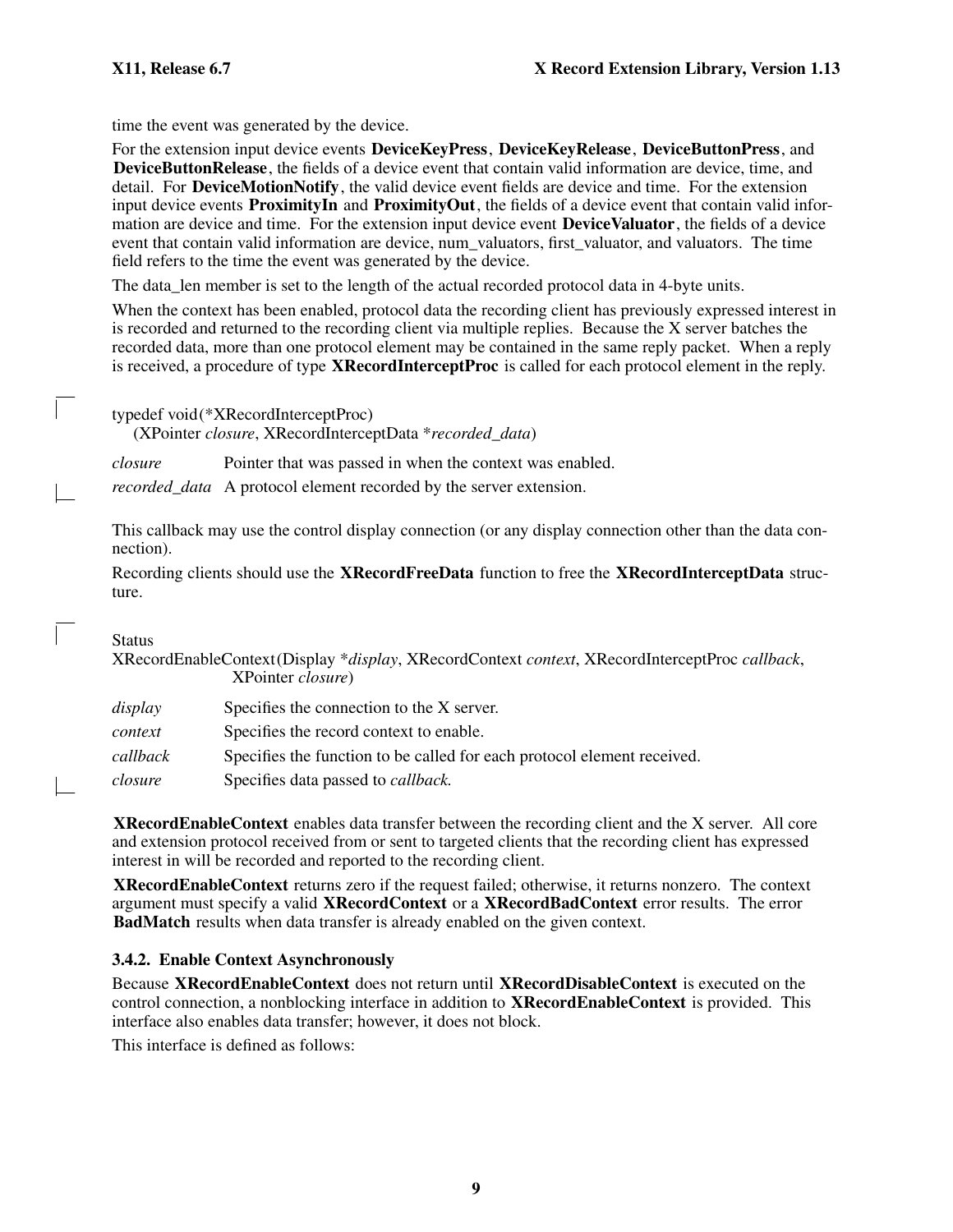| <b>Status</b>                                                       |                                                                         |  |
|---------------------------------------------------------------------|-------------------------------------------------------------------------|--|
| XRecordEnableContextAsync(Display *display, XRecordContext context, |                                                                         |  |
|                                                                     | XRecordInterceptProc callback, XPointer closure)                        |  |
| display                                                             | Specifies the connection to the X server.                               |  |
| context                                                             | Specifies the record context to enable.                                 |  |
| callback                                                            | Specifies the function to be called for each protocol element received. |  |
| closure                                                             | Data passed to callback.                                                |  |

**XRecordEnableContextAsync** enables data transfer between the recording client and the X server just as **XRecordEnableContext** does. Unlike **XRecordEnableContext**, it does not wait for the context to be disabled before returning; **XRecordEnableContextAsync** returns as soon as the **XRecordStartOf-Data** reply has been received and processed.

**XRecordEnableContextAsync** returns zero if it could not allocate the necessary memory and nonzero if it sent the request successfully to the server. The context argument must specify a valid **XRecord-Context** or a **XRecordBadContext** error results. The error **BadMatch** results when data transfer is already enabled.

Each time it reads data from the server connection, Xlib will check for incoming replies and call *callback* as necessary. The application may direct Xlib explicitly to check for Record data with the **XRecord-ProcessReplies** function.

void XRecordProcessReplies (Display \**display*) *display* Specifies the connection to the X server.

**XRecordProcessReplies** will check for any replies that have not yet been processed by the application. The asynchronous callback will be called as appropriate. **XRecordProcessReplies** returns when all immediately available replies have been processed. It does not block.

To free the data passed to the **XRecordInterceptProc** callback, use **XRecordFreeData**.

void XRecordFreeData (XRecordInterceptData \**data*)

*data* Specifies the structure that is to be freed.

**XRecordFreeData** frees the data pointed to by data. If the argument does not match an **XRecord-InterceptData** pointer earlier passed to an **XRecordInterceptProc** callback or if **XRecordFreeData** has already been called with it, the behavior is undefined.

#### **3.4.3. Disable Context**

To direct the X server to halt the reporting of recorded protocol, the program executes **XRecordDisable-Context**, typically over its control connection to the X server.